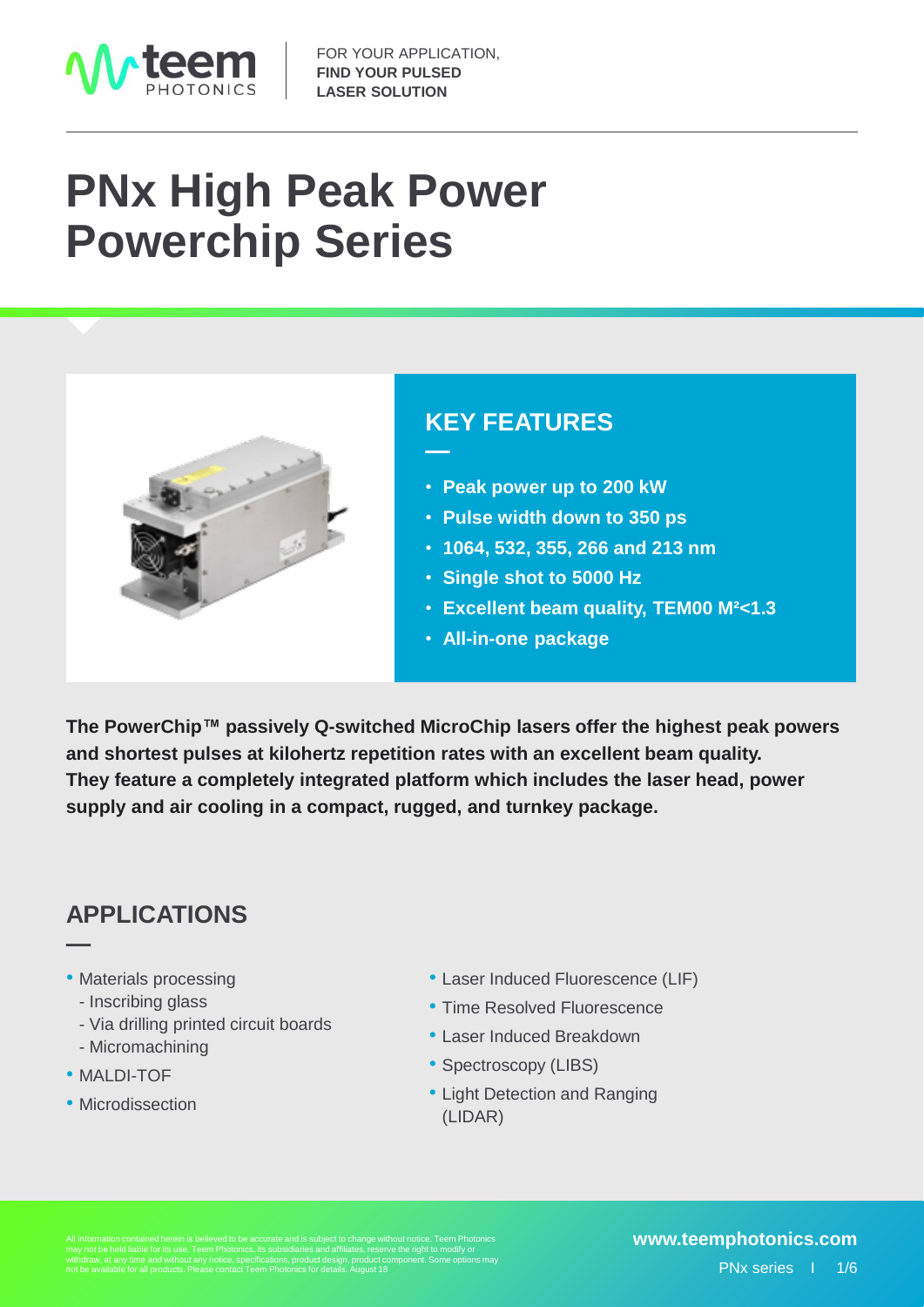

### **TECHNICAL SPECIFICATIONS**

|                                                                                               |                                          | New!<br><b>Preliminary specs***</b>  |                                          |                                      | New!<br>Preliminary specs*** |                                                                            | New!<br><b>Preliminary specs***</b>  |                                             | New!<br><b>Preliminary specs*</b> |  |
|-----------------------------------------------------------------------------------------------|------------------------------------------|--------------------------------------|------------------------------------------|--------------------------------------|------------------------------|----------------------------------------------------------------------------|--------------------------------------|---------------------------------------------|-----------------------------------|--|
|                                                                                               | PNP-<br><b>M08010</b><br>1x0             | PNP-<br><b>M05550</b><br>1x0         | <b>PNG-</b><br>M02010<br>1x0             | PNG-<br><b>M0400</b><br>51x0         | PNG-<br>M01550<br>1x0        | <b>PNV-</b><br>M02510<br>1x0                                               | <b>PNV-</b><br><b>M01050</b><br>1x0  | <b>PNU-</b><br>M01210<br>$1 \times 0^{(6)}$ | <b>PND-</b><br>M00210<br>1 x x    |  |
| Wavelength                                                                                    | 1064nm                                   | 1064nm                               | 532nm                                    | 532nm                                | 532nm                        | 355nm                                                                      | 355nm                                | 266nm                                       | $213nm +$<br>residual $\lambda^*$ |  |
| <b>Max Repetition</b><br>Rate $RR_{max}$ <sup>(1)</sup>                                       | 1000Hz                                   | 5000Hz                               | 1000Hz                                   | 500Hz                                | 5000Hz                       | 1000Hz                                                                     | 5000Hz                               | 1000Hz                                      | 400Hz**                           |  |
| <b>Constant Pulse</b><br>width range<br>(FWHM)                                                | $500ps$                                  | $600ps$                              | $<$ 400ps                                | $<$ 400ps                            | $500ps$                      | $<$ 350ps                                                                  | $<$ 350ps                            | $<$ 350ps                                   | $<$ 1000ps                        |  |
| <b>Output energy</b>                                                                          | $>80 \mu J$                              | $>50µ$ J                             | $>20 \mu J$                              | $>35µ$ J                             | $>15 \mu J$                  | $>25 \mu J$                                                                | $> 10 \mu J$                         | $>12 \mu J$                                 | $>2\mu$ J                         |  |
| <b>Peak Power</b>                                                                             | $>160kW$                                 | >85kW                                | >50kW                                    | >80kW                                | >30kW                        | > 60kW                                                                     | > 30kW                               | >35kW                                       | >2kW                              |  |
| <b>Short term</b><br>(1min) pulse to<br>pulse stability<br>1σ <sub>1</sub>                    | $\leq 1\%$                               | $\leq 2\%$                           | $\leq$ 3 %                               | $\leq$ 3 %                           | $\leq$ 3 %                   | $\leq$ 3 %                                                                 | $\leq$ 3 %                           | $\leq$ 3 %                                  | $< 2 \%^{(8)}$                    |  |
| Long term (1h)<br>output power<br>stability $(2)$                                             | ± 3%                                     | $< 6\%$                              | ± 3%                                     | ± 3%                                 | ± 3%                         | ± 5%                                                                       | ± 5%                                 | ± 5%                                        | $< 10\%$ <sup>(9)</sup>           |  |
| <b>Beam profile</b>                                                                           | Gaussian<br>TEM00                        | Gaussian<br>TEM00                    | Gaussian<br>TEM00                        | Gaussian<br>TEM00                    | Gaussian<br>TEM00            | Gaussian<br>TEM00                                                          | Gaussian<br>TEM00                    | See note<br>(5)                             | Gaussian<br>TEM00                 |  |
| <b>Beam</b><br>divergence<br>(Full@1/e <sup>2</sup> )<br><b>Horizontal</b><br><b>Vertical</b> | $2.0 \pm 0.5$ mrad<br>$2.0 \pm 0.5$ mrad | $1.5 \pm 1$ mrad<br>$1.5 \pm 1$ mrad | $1.8 \pm 0.5$ mrad<br>$1.8 \pm 0.5$ mrad | $5.0 \pm 1$ mrad<br>$4.0 \pm 1$ mrad |                              | $3.4 \pm 1$ mrad $3.3 \pm 0.5$ mrad<br>$3.6 \pm 1$ mrad $3.0 \pm 0.5$ mrad | $4.4 \pm 1$ mrad<br>$4.0 \pm 1$ mrad | $< 0.9$ mrad<br>$< 0.9$ mrad                | $\leq$ 0.3mrad<br>$\leq$ 0.3mrad  |  |
| $M2$ (3)                                                                                      | < 1.3                                    | < 1.3                                | < 1.3                                    | < 1.3                                | < 1.3                        | < 1.3                                                                      | < 1.3                                | < 1.4                                       | $≤1.5$                            |  |
| <b>Beam ellipticity</b><br>(4)                                                                | < 1.3                                    | < 1.3                                | < 1.3                                    | < 1.3                                | < 1.3                        | < 1.3                                                                      | < 1.3                                |                                             | $≤1.5$                            |  |
| <b>Polarization</b>                                                                           | $> 20$ dB                                | $> 20$ dB                            | $> 20$ dB                                | $> 20$ dB                            | $> 20$ dB                    | $> 20$ dB                                                                  | $> 20$ dB                            | $> 20$ dB                                   | $> 20$ dB                         |  |

**\*In addition with 213nm, the following residual wavelengths are present at the laser output of this laser model: 808nm, 1064nm, 532nm, 355nm. In order to select the 213nm wavelength only, the end-user needs to acquire a specific external filtering system and place it in front of the laser output.**

The 808nm signal comes from the pumping diode. The residual energy at the other wavelengths come from signals which have been partially converted nonlinearly. **\*\*The repetition rate can be factory-set up to 1kHz upon request. The stability and other specifications will change accordingly.**

**\*\*\* The specifications will be confirmed after the Beta phase only. For the moment, the specifications are preliminary, which means that the final laser parameters might be different than the current specifications.** 

**NOTES —**

**(1)** See options p3

**(2)** For temperature variation <±3°C and <3°C/hour

**(3)** Mean average value M =  $\sqrt{(XY)}$ , X and Y being respectively the major and minor axis of the ellipse

**(4)** Beam ellipticity is calculated as the ratio of the main axis far-field divergence.

**(5)** Beam exhibits different profile in horizontal (Gaussian) and vertical ((sin x /x)² in far-field) plans

**(6)** Contact factory for availability

**(7)** More compact separated leaser head and electronics package may be available upon request – Contact factory for further details

**(8)** Short term energy stability (1000 pulses, RMS)

**(9)** Long term (4hr) average energy drift

All information contained herein is believed to be accurate and is subject to change without notice. Teem Photonics<br>may not be held liable for its use. Teem Photonics, its subsidiaries and affiliates, reserve the right to

◢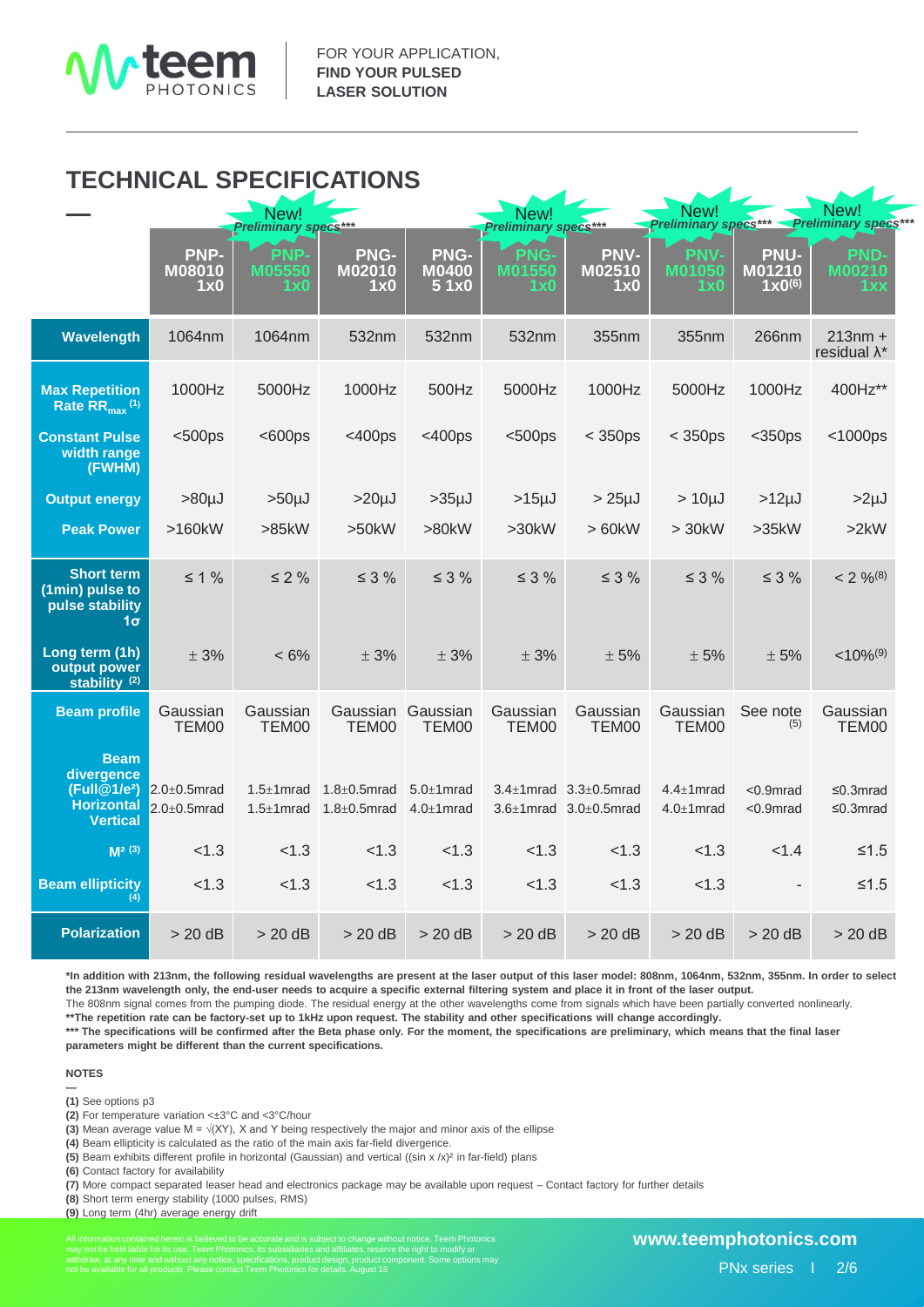

# **COMPLEMENTARY INFORMATION & OPTIONS:**

| <b>Environment parameters</b>                                               |           |  |  |  |
|-----------------------------------------------------------------------------|-----------|--|--|--|
| <b>Operating Temperature</b>                                                | 20-35 °C  |  |  |  |
| <b>Maximum Power Consumption</b>                                            | < 75 W    |  |  |  |
| <b>Storage Temperature</b>                                                  | $0-50$ °C |  |  |  |
| Shock of 11ms according to IEC 68-2-27,<br>non operating                    | 25g       |  |  |  |
| Vibration 5Hz to 500Hz sinusoidal according<br>to IEC 68-2-6, non operating | 2g        |  |  |  |

| <b>Certification</b>                               |                                              |  |  |  |
|----------------------------------------------------|----------------------------------------------|--|--|--|
| Laser Classification according to IEC 60825-1:2007 | Class 3B<br>Except PNU & PND : Class 4       |  |  |  |
| <b>CDRH</b>                                        | Yes if used with PCR-240500-100 power supply |  |  |  |
| <b>ROHs</b>                                        | Yes                                          |  |  |  |

| Package                                                    |                |  |  |
|------------------------------------------------------------|----------------|--|--|
| Laser Head dimensions, LxWxH(7)                            | 311x100x149 mm |  |  |
| <b>Laser Head weight</b>                                   | 5.5 kgs        |  |  |
| PCR-240500-100 AC/DC converter dimensions,<br><b>LxWxH</b> | 315x262x77 mm  |  |  |
| PCR-240500-100 AC/DC converter weight                      | 3 kgs          |  |  |

| <b>Options</b>                                                   |                                                                                                                                                          |  |  |
|------------------------------------------------------------------|----------------------------------------------------------------------------------------------------------------------------------------------------------|--|--|
| <b>Fixed Repetition Rate = RR</b> $_{max}$                       | -100 version<br>Option NOT available for the PNP-M05550-1x0, the PNG-M01550-1x0,<br>nor the PNV-M01050-1x0                                               |  |  |
| <b>Fixed Repetition Rate <math>\neq</math> RR</b> <sub>max</sub> | -110 version; RR to be chosen over 10Hz-R $r_{\text{max}}$<br>Option NOT available for the PNP-M05550-1x0, the PNG-M01550-1x0,<br>nor the PNV-M01050-1x0 |  |  |
| <b>External Variable Repetition Rate</b>                         | -120 version; single shot to $RR_{max}$ , 1 optimized RR value                                                                                           |  |  |
| <b>External Variable Multi-Repetition Rate</b>                   | -130 version; single shot to $RR_{max}$ , 3 optimized RR values                                                                                          |  |  |
| Beam expander for the 213nm PND-M00210 model<br>only             | -1xB version                                                                                                                                             |  |  |

All information contained herein is believed to be accurate and is subject to change without notice. Teem Photonics<br>may not be held liable for its use. Teem Photonics, its subsidiaries and affiliates, reserve the right to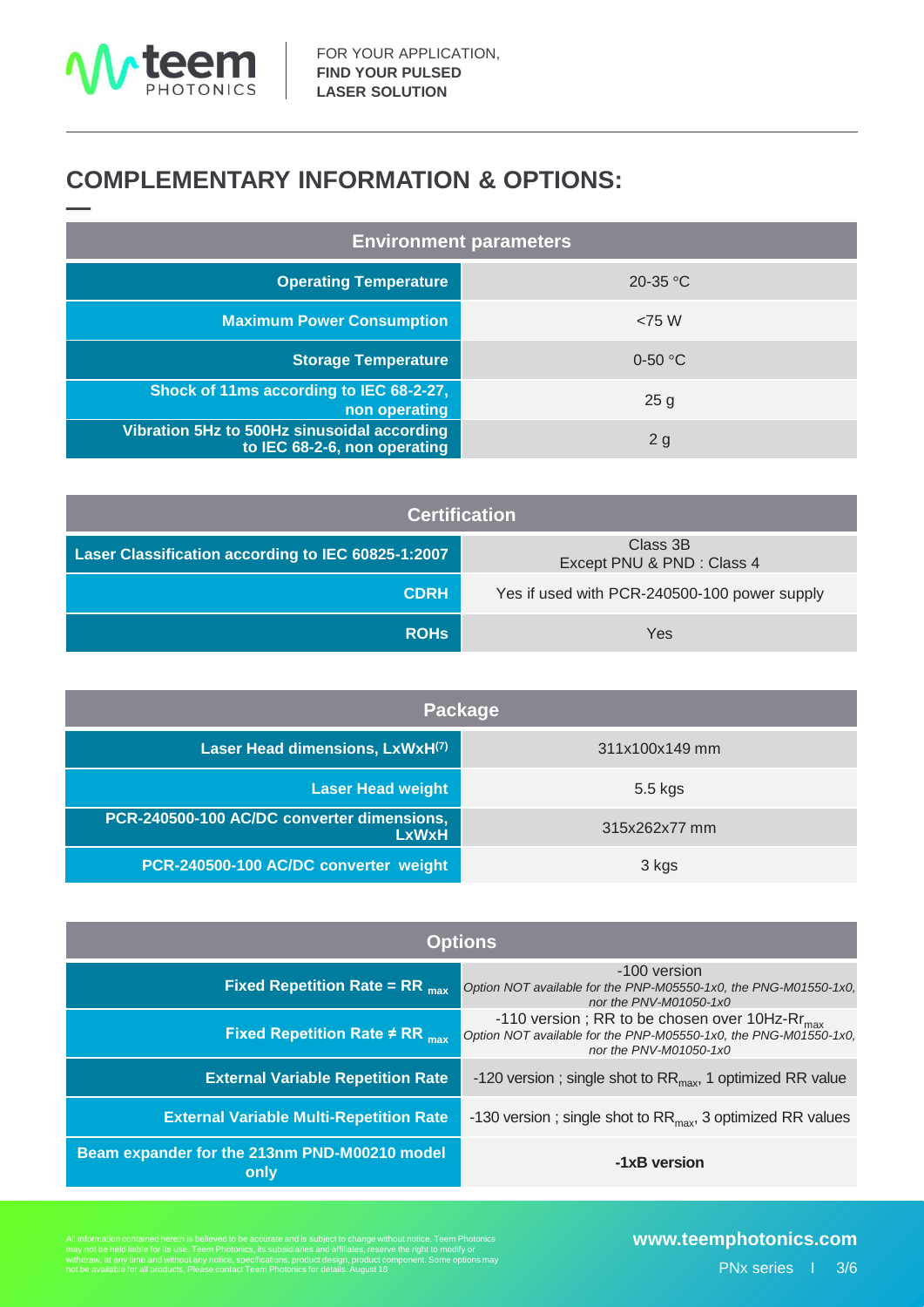

### **MECHANICAL DRAWINGS : CDRH POWERCHIP LASER HEAD EXCEPT FOR THE PND-M00210-1XX MODEL**



All information contained herein is believed to be accurate and is subject to change without notice. Teem Photonics<br>may not be held liable for its use. Teem Photonics, its subsidiaries and affiliates, reserve the right to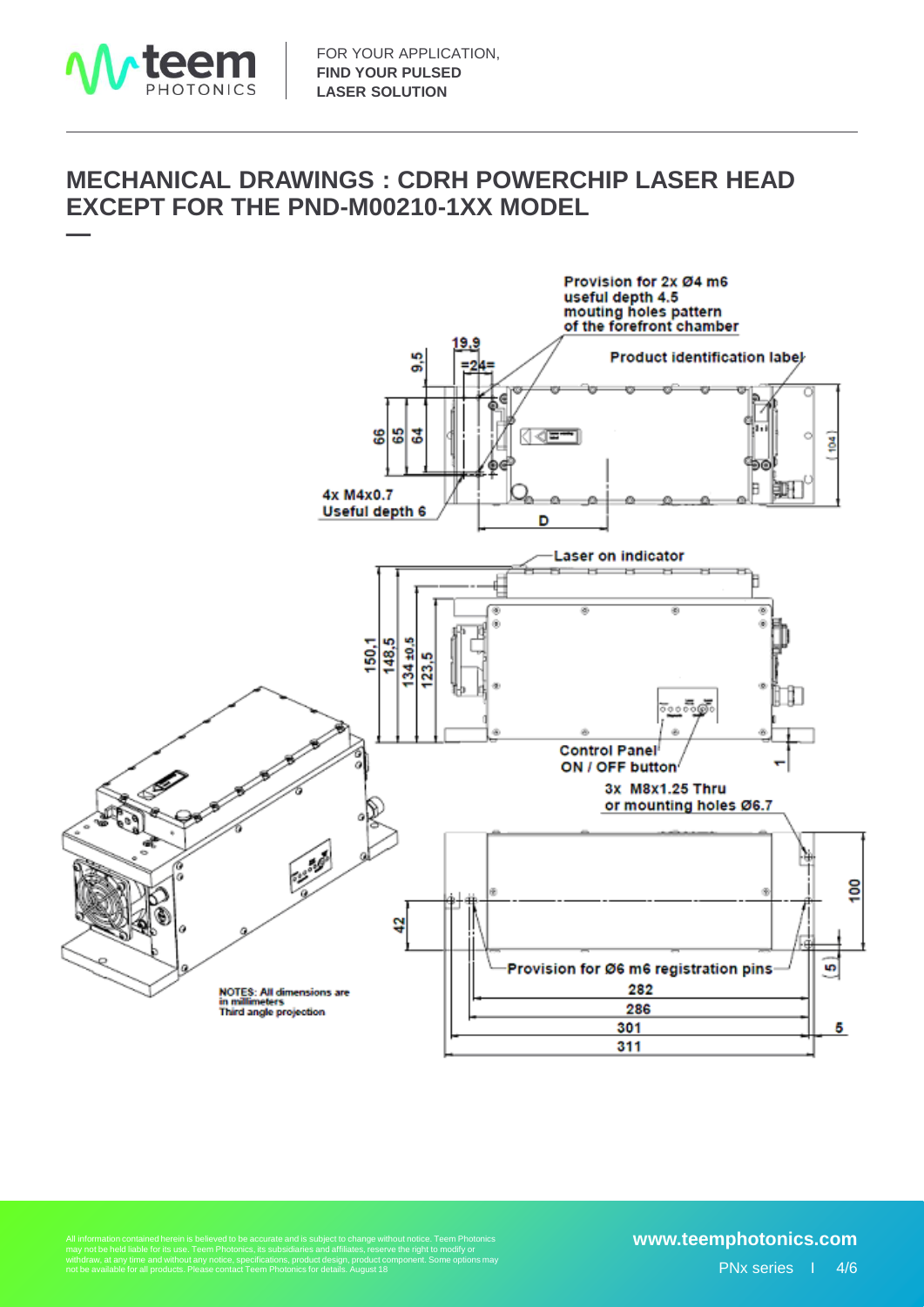

**—**

### *PRELIMINARY* **MECHANICAL DRAWINGS OF THE CDRH PND-M00210-1X0 LASER HEAD**



All information contained herein is believed to be accurate and is subject to change without notice. Teem Photonics<br>may not be held liable for its use. Teem Photonics, its subsidiaries and affiliates, reserve the right to

#### **www.teemphotonics.com** PNx series I 5/6